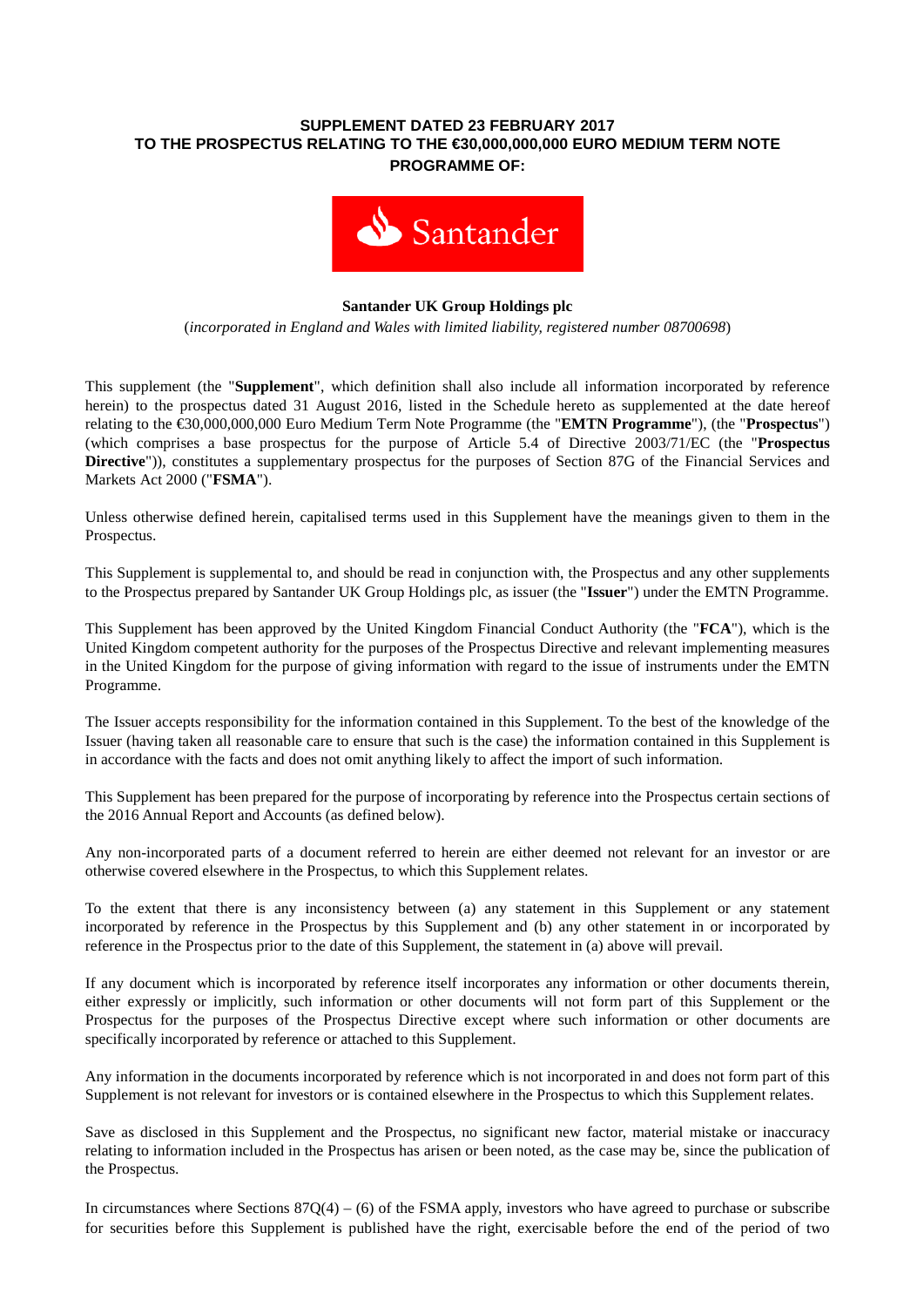working days beginning with the working day after the date on which this Supplement was published, to withdraw their acceptances by sending a written notice of withdrawal (which must include the full name and address of the person or entity wishing to exercise such statutory withdrawal right and identify the transferable securities to which that statutory withdrawal right relates) by electronic mail to treasurylegal@santander.co.uk.

## **PUBLICATION OF 2016 ANNUAL REPORT AND ACCOUNTS**

On 23 February 2017, the Issuer published its Annual Report and Accounts for the year ended 31 December 2016 (the "**2016 Annual Report and Accounts**"). The following is incorporated in, and forms part of, the Prospectus:

2016 Annual Report and Accounts (which include the audited consolidated annual financial statements of the Issuer), excluding the sentence "Please refer to our latest filings with the SEC (including, without limitation, our Annual Report on Form 20-F for the year ended 31 December 2016) for a discussion of certain risk factors and forward-looking statements" on page 303 and the sections entitled "Contact us" and "Key Dates" on page 308.

Copies of the 2016 Annual Report and Accounts have been submitted to the National Storage Mechanism (available for viewing at: www.hemscott.com/nsm.do). This Supplement will be published on the website of the London Stock Exchange at the following link: http://www.londonstockexchange.com/exchange/news/market-news/market-newshome.html

The relevant sections of the 2016 Annual Report and Accounts referred to above are also available at: http://www.santander.co.uk/uk/about-santander-uk/investor-relations/santander-uk-plc/.

Relevant terms that are used in this Supplement but are not defined under applicable regulatory guidance or international financial reporting standards ("**IFRS**") are explained in the glossary that can be accessed at http://www.santander.co.uk/uk/about-santander-uk/investor-relations-glossary

#### **GENERAL**

This Supplement will be published on the website of the London Stock Exchange at the following link: [http://www.londonstockexchange.com/exchange/news/market-news/market-news-home.html.](http://www.londonstockexchange.com/exchange/news/market-news/market-news-home.html)